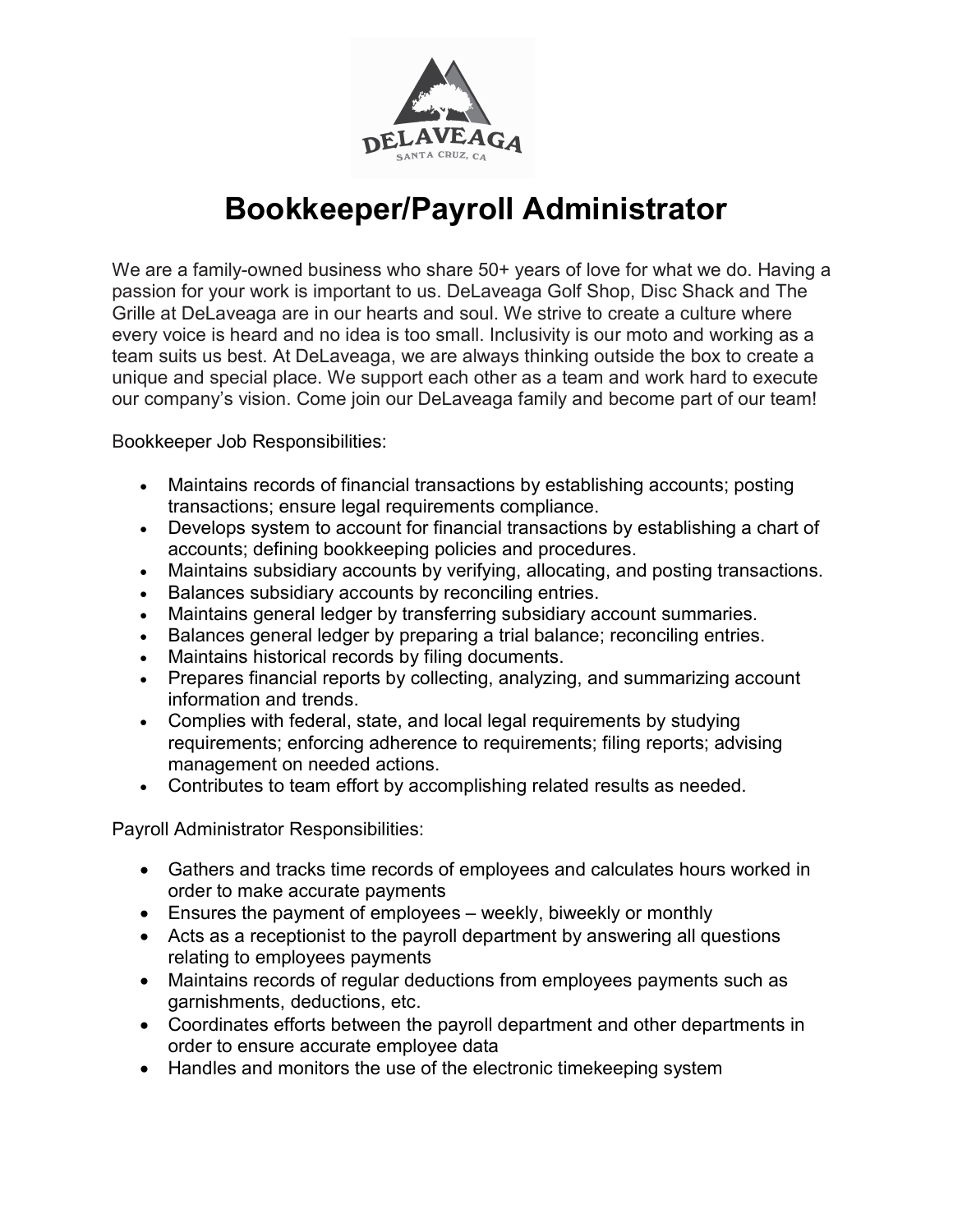- Maintains employees records; including the correct entry of changes in employees status
- Ensures maximum compliance with local, state, and federal laws and regulations
- Ensures prompt update of all software for accurate payroll processing and administration
- Prepares and applies accounting standard to all financial matters
- Ensures the proper filing of tax and voluntary deduction reports
- Ensures the updating of the organization's payroll procedures
- Creates a company's salary sheets and reports
- Updates salary sheets and schedules
- Ensures the submission of payroll reports and sheets for timely processing of staff salary
- Trains departmental staff on how to handle the computerization of the payroll system
- Completes additional accounting tasks as assigned by the organization.

This is a part-time position working up to 20 hours per week. Compensation commensurates with experience. Benefits to include: discounts on Golf Shop merchandise, discount on food & beverage purchases and complimentary golf play & practice. Ability to work-from-home option available during COVID-19 shelter in place orders. Additional availability may be required during tax season.

Bookkeeper/Payroll Administrator Qualifications/Skills:

- Possess Bachelor's degree in any of Business Administration, Accounting, or Finance
- Experience in working with multiple legal entities under different legal umbrellas
- Developing Standards
- Analyzing Information
- Dealing with Complexity
- Reporting Research Results
- Data Entry Skills
- Accounting
- Ability to exercise Statements of Financial Accounting Standards (SFAS Rules)
- At least 3 years cognate experience in Payroll Administration
- Excellent computer skills in Microsoft Word, Excel, Access, and other applications such as Quickbooks Accounting software
- Ability to exercise discretion at all times
- Must maintain confidentiality in the course of work
- Ability to work under pressure
- Must possess strong organizational skills
- Strong ability to pay attention to detail and perform tasks accurately
- Ability to handle multiple tasks and also meet deadlines
- Excellent problem-solving skills
- Excellent time management skills
- Must be able to demonstrate sufficient knowledge in the area of payroll taxes
- Proficiency in the use of the timekeeping system will be an added advantage